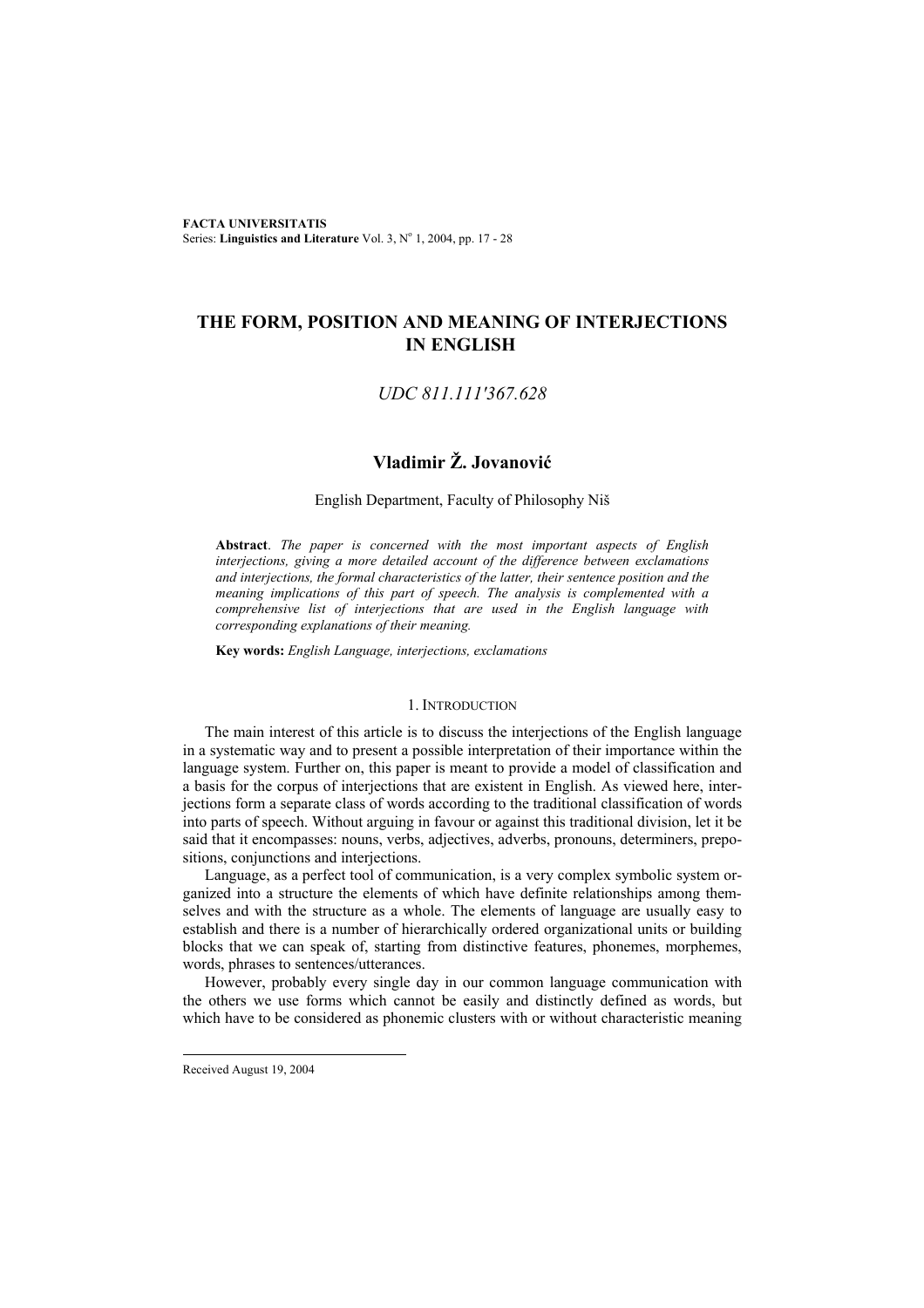assigned to convey various messages. But these messages are not necessarily thoughts and ideas any longer, but rather emotions, feelings and attitudes. Forms with emotional charge and expressive value used in communication to signal these are called *interjections*.

Interjections, as one of the marginal and perhaps least discussed upon classes of words, are the focus of this pursuit. The fact that interjections exist in language sufficiently accounts for their importance, which has largely been neglected in linguistics. Language, one of the most effective running principles of which is that of economy, would not, and perhaps could not allow the existence of redundant elements, at least not of this volume. Moreover, mastering any language would be incomplete without being able to understand perfectly and use appropriately this kind of communicative elements. Perhaps the most intriguing question in relation to interjections is whether they should be treated as separate words or one-word sentences/utterances. In the grammar books of the language, interjections are usually spared only a couple of sentences of description and are most often classified with other classes of uninflected words, considered to be exclamatory sounds or outcries of pain, surprise, anger, pleasure, etc. uttered to express strong emotion or feeling.

As many authors in philology and linguistics suggest, interjections might have been among the fist utterances or words used by humans at the dawn of language. The expressiveness and simplicity of such forms of communication may be among the reasons for that. It is not difficult to imagine how complex and almost awkward language might be if we were to obliterate this means of expression from our everyday communication. A simple *Ouch!* would have to be substituted with, for example, "This thing you are doing to me is considerably hurtful", which is quite long, let alone its being rather awkward or even humorous.

## 2. DEFINITION OF INTERJECTIONS

The term *interjection*, as it is stated in the  $OED$ ,<sup>1</sup> entered the English language probably in the 13th or 14th century from Latin **interjicere** (**-jacere**) with the meaning *to throw or cast between*, from **inter** *between* + **jacere** *to throw*.

A lexicographers' definition of interjections provides the following explanations:

1. The utterance of ejaculations expressive of emotion; an ejaculation or exclamation.

2. Gram. A natural ejaculation expressive of some feeling or emotion, used or viewed as a Part of Speech.

The definition somehow reflects the dual nature of interjections in language. When we consider the forms *Oh!* or *Phooey!*, we can see that we have to speak in terms of a definitely separate class of elements which share the qualities of not having any inflection typical of them, and that they are largely suggestive of sensations, attitudes and states of mind. Aside from these, there are no other characteristics, nor are there any other language jobs that these forms can perform. On the other hand, depending on the context, interjections can form sentences and utterances that consist of one or two words without the subject-predicate relation. $2$ 

<sup>&</sup>lt;sup>1</sup> Oxford English Dictionary 2 on CD-ROM (1992), version 1.01, OUP, Oxford.

<sup>&</sup>lt;sup>2</sup> In fact they are more usually found in isolation as parenthetic insertions which as to content vaguely correspond to

a full sentence. They should not be confused with exclamations, which have sentence form. (Broughton, 1990:147)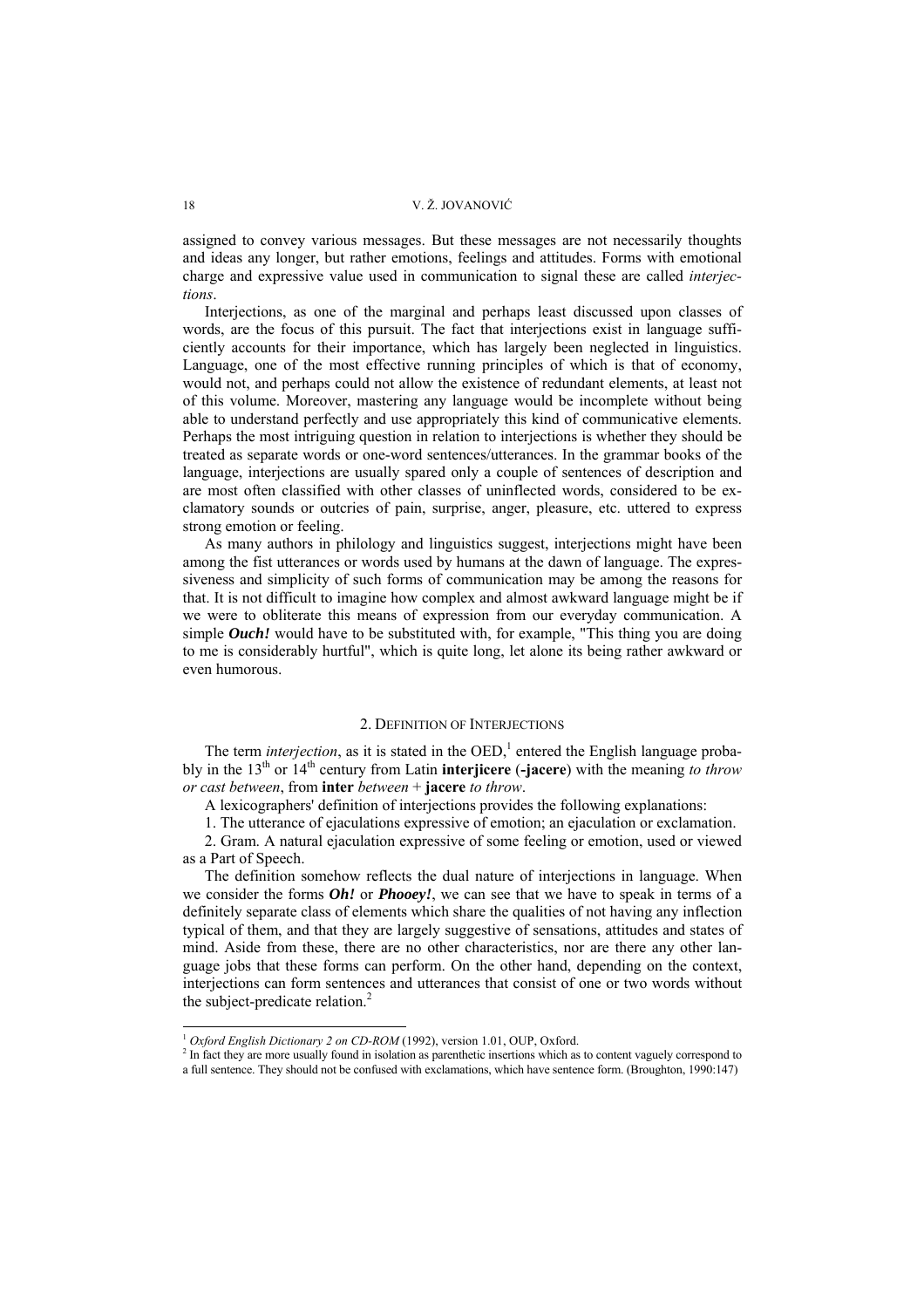A question that needs answering is how we are to make a distinction between exclamations and interjections, if we are to maintain that these two terms refer to two different concepts in language. This issue is not altogether clear, particularly if we take into account certain statements from the existing grammars of English.

The dividing line is thin between interjections (reproductions of sounds or special words we utter involuntarily under the stress or some emotion) and exclamations, in which an ordinary word or group of words are used as interjections.

## (Eckersley and Eckersley 1966:316)

Apparently, this would not help us much. The quoted line does not sufficiently point out what should be the main distinctive factor. Further on, as it can be seen from the quoted dictionary definitions above, the term exclamation has been used to define interjections, even though this may be proper only to a certain degree.

Almost every word of the language can be an exclamation, that is we can speak of exclamatory sentences, phrases and words. Every separate sequence in language uttered with greater force and with particular function, repeated or not, could be deemed an exclamation.

> (1) A: Mary said it was "ordinary". B: *Ordinary*!

l

The sentence in line B is certainly exclamatory, judging by the sign that marks its ending. And this is where the principal difference between exclamations and interjections lies. Interjections are a separate class, particular words that we use with this function, purpose and communicative value. These words are entered into dictionaries under separate headings with the mark *int.* or *interj.* to designate their belonging to this group of words. If a word should be often exclaimed, it qualifies to become an interjection. Interjections and exclamations share the same amount of intensity in the tone of voice which is employed in the production of one or the other.<sup>3</sup> However, interjections should be considered as inherent to language, the basic or natural exclamations that are produced almost involuntarily, without making an attempt at producing any value judgment. Another difference between interjections and exclamations is that the former consist mainly of one-word utterances, whereas exclamations may consist of several words incorporated into a full-fledged sentence manifesting the structure of predication. Thus, interjections can be and are a subset of the system of all possible exclamations in a language, but every exclamation cannot be considered an interjection.

Certain authors in more recent books as Gramley and Pätzold (1992:125), for example, contend that interjections should include phrases and sentence like *Good morning!* However, we are prone to believe here that utterances like these should form another segment of language which involves language formulae and stock phrases, which are themselves very close to interjections in the sense that they too can be exclaimed, but not necessarily so and should be considered as a different field in the domain of language use.

It is not very easy to judge whether interjections are an open or a closed set of words, since they form a relatively stable group of easily identifiable words and phrases with

 $3$  R. W. Zandvoort makes a difference between regular interjections (Oh!, Aha!, Alas!) and occasional ones (Damn!, Lord!, By Jove!), even though he considers other parts of speech interjected as occasional interjections. See: R. W. Zandvoort, (1969) *A Handbook of English Grammar*, Longmans, London, p 250.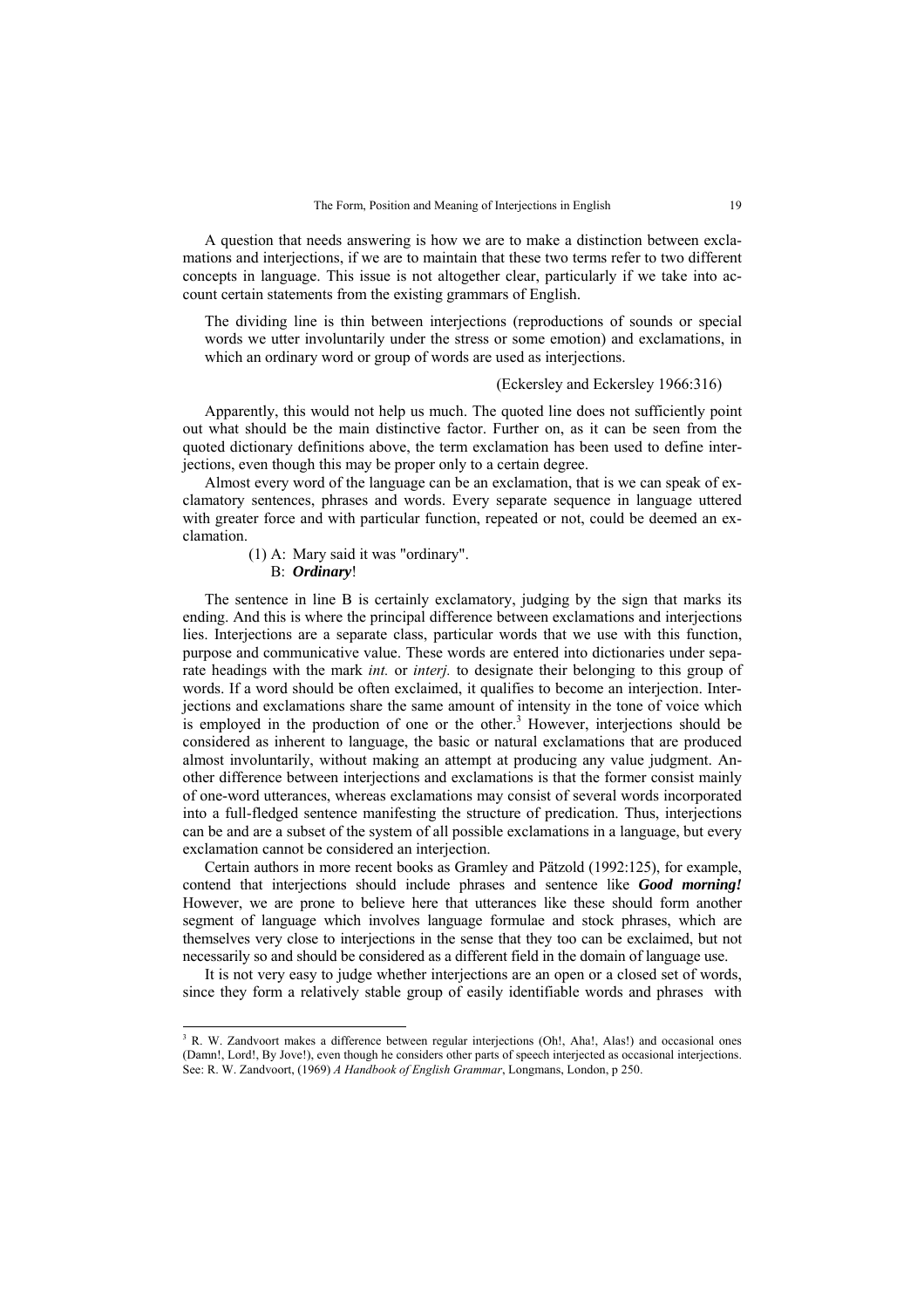particular communicative function. Interjections of English make up a set of over 500 words or one-word utterances speakers use on various occasions. However, it is not difficult to imagine new interjections complementing the existing contingent, as opposed to, let's say, pronouns. New interjectional forms continue to appear in the language of popular culture, comic-strips, and pop music, for instance. The younger urban population can be said to be the nucleus of speakers for producing new and expressive interjections as part of their unique linguistic identity. On the other hand, it is either by the creativity of the speakers of language or by borrowing (although there already exist original interjections which express the same meaning) that new interjections enter a language.

#### 3. FORM OF INTERJECTIONS

Interjections are sound sequences, words, typical phrases or clauses which can be realized as utterances signalled in speech by being produced with greater intensity, stress and pitch, and as sentences in writing by an exclamation mark.

(2) Wow! This looks wonderful!

On the phonological level interjections predominantly consist of the regular vowel and consonant phonemes of the language. Some of them, however, have phonological features which lie outside the regular system of the language, such as the glottal phoneme in *ugh!* /u:x/ or /âx/ or the alveolar click in *tut-tut!* and *whew!*, which, for instance, contains a bilabial fricative /фiu/ or /ф:/, etc.

Sometimes interjections can make whole clusters of closely related forms which have identical meaning but differ in terms of pronunciation or spelling. Usually the difference is insignificant and consists of one or two different phonemes or letters: *keno! keeno! kino! quino!* or *pardi! pardie! pardy! perdie!*

A number of interjections, primarily interjections that have originated through simple and compound nouns, have clear markers for the category of number, namely the plural morpheme {-s}. This section includes interjections such as: *balls! fiddlesticks! havers! heads up! horsefeathers! rats! spells!***,** etc.

Another rather important morphological feature of interjections is the one stated by G. Curme (1947:149), that interjections have no distinctive forms which would indicate their function. These words go along the line of the statement that interjections belong to the class of uninflected words, words that do not possess any systematic set of inflectional endings which signal different grammatical categories. On the other hand, they are sometimes made of two or more words or stems. Quite often, interjections that are used in everyday speech present a combination of two independent interjections, as is illustrated in (3):

### (3) Oh, God! Goodness gracious!

Two large and distinct groups can be distinguished within the entirety of English interjections on the grounds of their phonemic contents, their immediate origin and their overall formal characteristics. First, we may separate a group which we may call the group of interjections proper, words like *aha! auh! bah! boo! coo! cor! eeeek! eh! gee! gee-whiz! ha! ha-ha! ho! hooey! hoo-ha! hoy! huh! hullo! hum! oho! ooh! oops! uh! uh-huh! uh-uh!* These short forms are usually one or two syllable segments with no particular referents in ELR, but with indisputable purpose in language communication.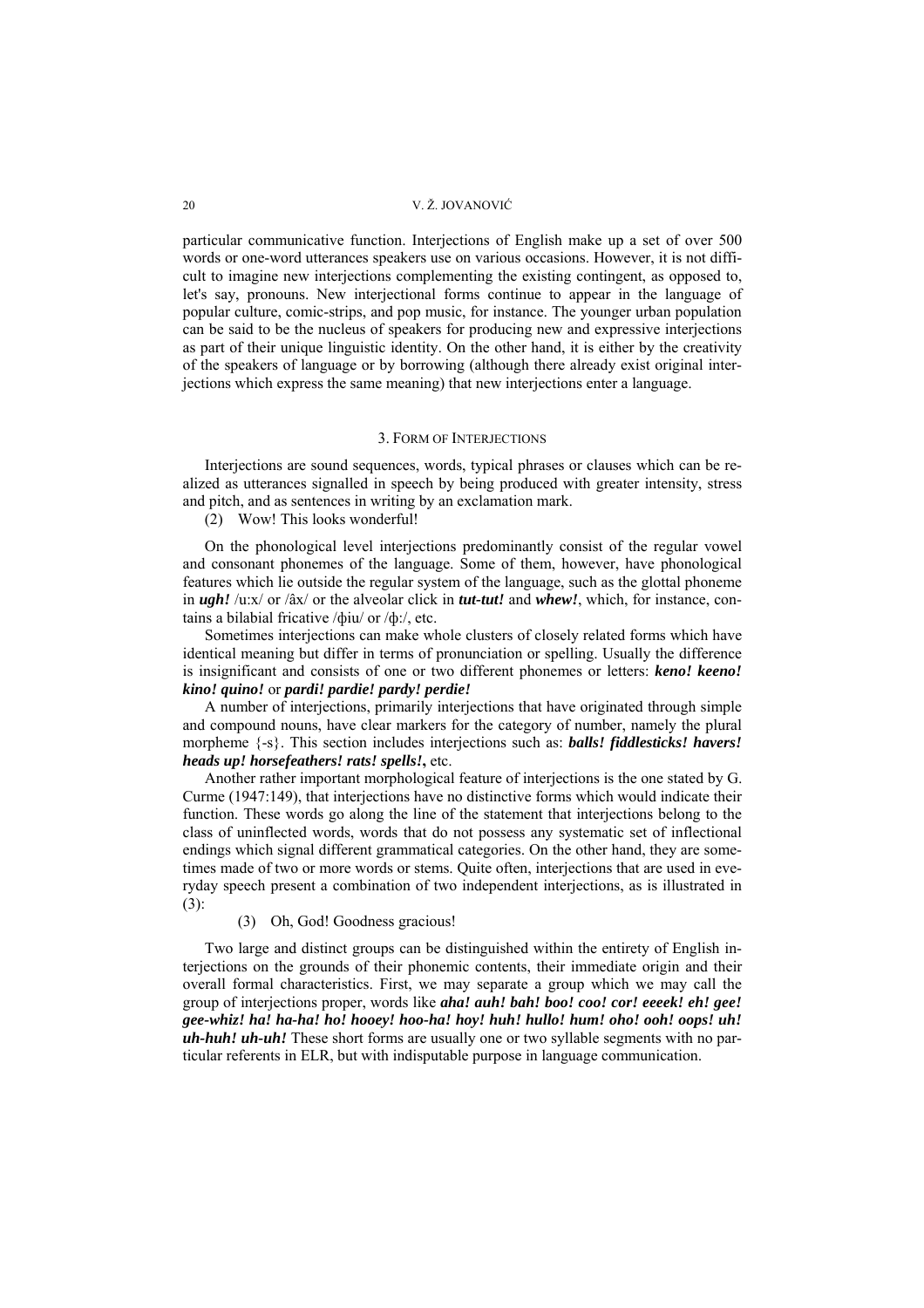The second segment can be composed of interjections which can be said to have originated from other parts of speech, predominantly nouns and adjectives, words like *begone! behold! bingo! blast! blimey! bother! bullshit! crazy! crikey! damnation! the devil! doggone! god! good! goodness! gracious! grand! hell! honestly! indeed! look! nonsense! silence! so! sod! soft! son of a bitch! son of a gun! upon my soul! up with! upsy-daisey! well! woe! no wonder!* These have more word-like or phrase-like forms with identifiable referents outside language or figurative meaning and are clearly suggestive of emotional reactions to linguistic or non-linguistic stimuli. They present oaths, warnings, orders, instructions or value judgments. Even though they normally belong to other word classes, their repeated use in particular situational contexts and with corresponding prosodic features and intensity qualified them for the classification in this word class.

#### 4. POSITION OF INTERJECTIONS

According to the meaning of the Latin root and the denotation of the word *interjection*, the position of these linguistic elements is between other structural units of language. And for sure, as it is stated in the most authoritative of the English dictionaries,<sup>4</sup> an interjection is:

So called because, when so used, it is interjected between sentences, clauses, or words, mostly without grammatical connexion. But the interjection *O* is often construed with the vocative or nominative of address, and *alas*, *hey*, *hurrah*, *woe*, etc. with the prep. for or to and an object.

It is not always very easy, particularly in connected speech, to decide whether a particular interjection makes a separate utterance of its own or the initial part of another one, as exemplified by (4) and (5). Greater independence of the first interjected utterance can be marked by a longer pause between utterances in speech.

- (4) Oh! I did not realize that.
- (5) Oh, I did not realize that.

Nevertheless, we can say that the usual sentential position of interjections is at the beginning of the sentence and this position is often said to be *independent*, which means that they are not grammatically or functionally related to any other word classes of the sentence, nor do they have any syntactical relation to another clause. They are independent elements of sentences/ utterances, only loosely linked with the sentence they appear in, if they are separated from the rest with a comma. An interjection can be a part of a simple statement that makes a proposition of sorts, not necessarily ended with an exclamation mark.

(6) O*h*, you wanted to add something. I am sorry to have interrupted you.

However, interjections can also initiate exclamatory sentences, anticipating the contents and the type of utterance. In this case, as in (7), interjections could be said to be functioning as loose adjuncts or disjuncts:

(7) *Oh*, what a nuisance!

<sup>4</sup> *Oxford English Dictionary 2 on CD-ROM* (1992), version 1.01, OUP, Oxford.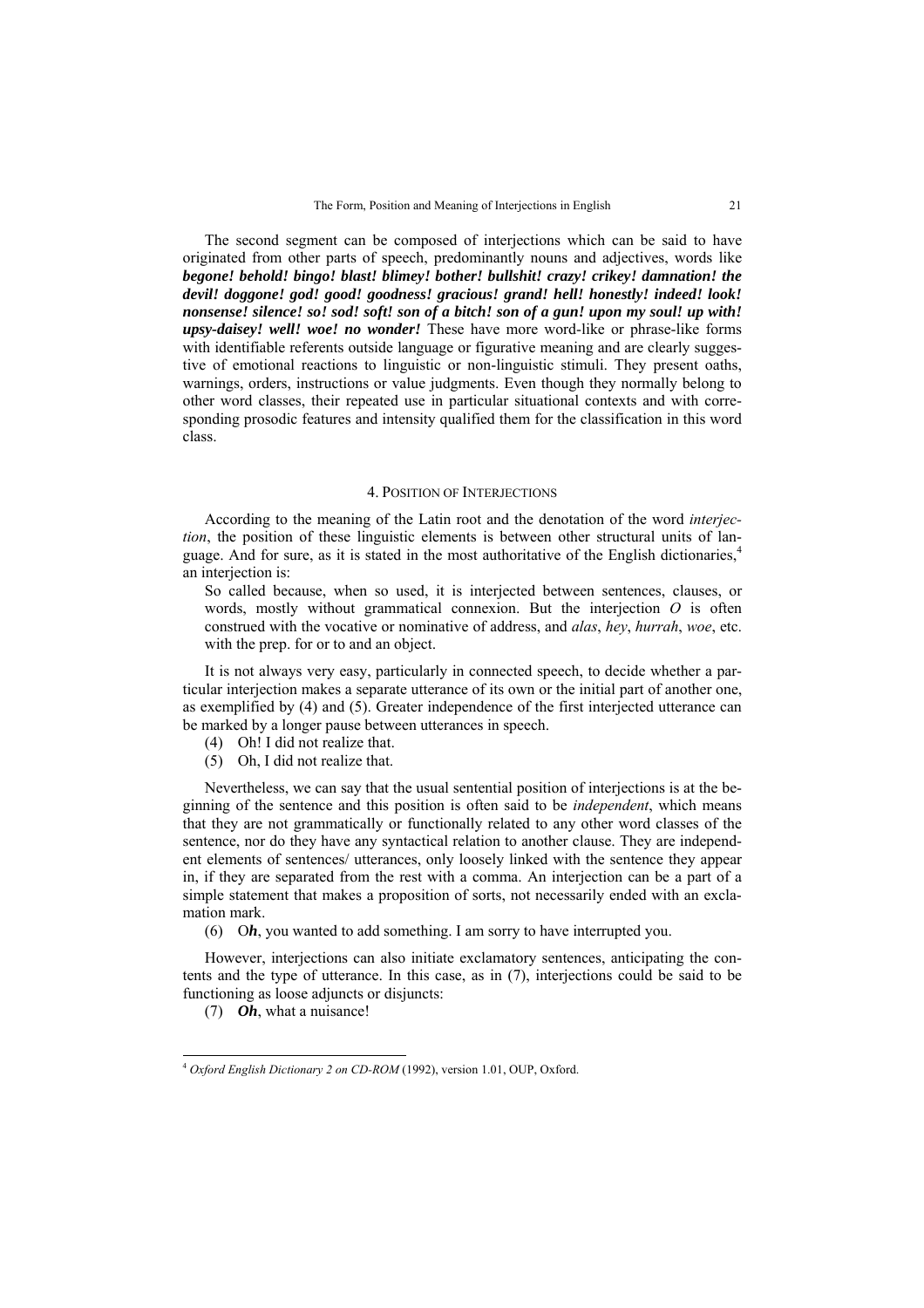J. Sledd (1959:144) treats interjections as sentence adverbials: "...so called 'interjections' - words like *gosh!*, *drat!* [...] these usually precede or follow the basic nominalverbal sequence, from which they are normally set off by terminals, and often they are further marked by a raise in pitch to the fourth and highest level and by unusual loudness".

(8) *Gosh*, I've forgotten my wallet.

It is also possible to have interjections at the very end of sentences, separated from the central part by a comma. This usually holds for the infrequent cases of using the rather obsolete interjection *Alas!*

(9) They have arrived too late, *alas*!

## 5. MEANING OF INTERJECTIONS

It has to be taken for granted that all interjections have some kind of meaning, otherwise they would probably not find their way in the language jungle and be soon discarded as redundant. It may be argued, however, whether this meaning is intrinsic, the meaning which people have assigned to these forms or only onomatopoeic, as echoism involves words whose very form is imitative of the natural sounds from the ELR and are only meant to refer to these sounds and actions thereby. Probably both. The meaning of interjections has been fairly established since each and every interjection is uttered in particular language and situational context. However, we have to admit that there are exclamatory sounds which stand only for representation of particular sonar segments of ELR, such as *zomster*!, for example, and have no other special meaning. Everything in language has meaning which can be interpreted, if nothing else than as representing this or that sound as produced by this or that entity. Therefore, saying that particular interjections mean nothing is not utterly correct. In this respect, certain authors claim that interjections "...are purely emotive words which have no referential content nor any particularly significant grammatical function".<sup>5</sup>

The next sequence of this paper presents an attempt at grouping interjections according to their meaning, or rather, according to the predominant semantic features that their meaning is composed of. Thus, the group of interjections that have certain emotional expressive potential can be further diversified into different emotions that particular interjections are indicative of:

| [ANGER]           | damn! damnation! the devil! doggone! fuck! ha! hang it!<br>hell! hunh! rats! shit! what! zounds!                                                                                     |
|-------------------|--------------------------------------------------------------------------------------------------------------------------------------------------------------------------------------|
| [ANNOYANCE]       | bother! damn! damnation! deuce! drat! drot! mercy! merde!<br>oof! ouf(f)! ouch! rot! son of a bitch! spells! tut! tut-tut! zut!                                                      |
| <b>[APPROVAL]</b> | hear! hear! hubba-hubba! hurrah! keno! olé! so!                                                                                                                                      |
| <b>[CONTEMPT]</b> | bah! boo! booh! faugh! hum! humph! hunh! paff! paf! pah!<br>pfui! pho! phoh! phoo! phooey! pish! poof! pouf! pouff!<br>pooh! prut! prute! pshaw! puff! poff! quotha! rot! sho! shoo! |

<sup>5</sup> See: R. Quirk, et al. (1972) *A Contemporary Grammar of English*, Longman group, London, pp 413-414.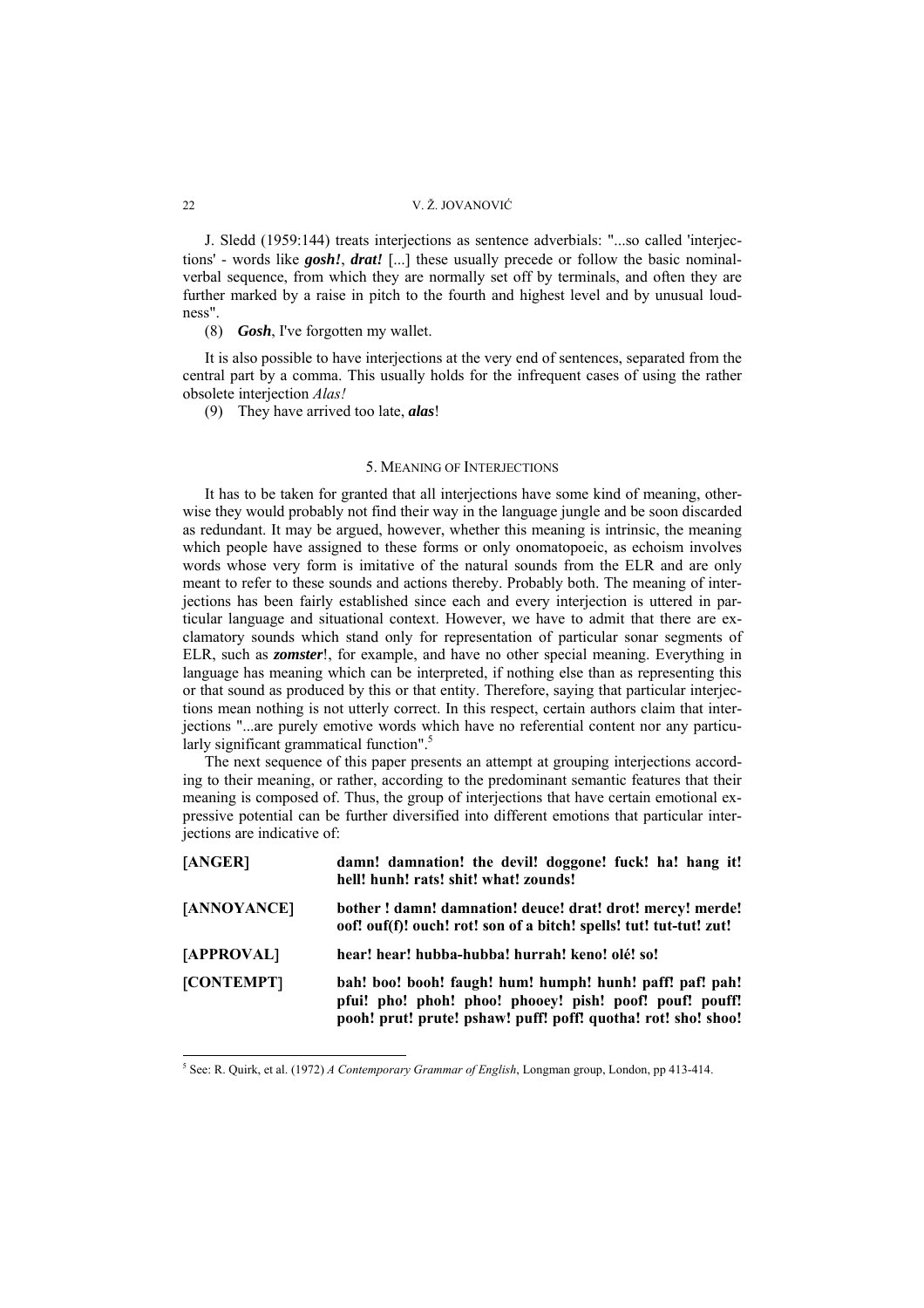|                        | shuh! shah! soh! tcha! tchah! tchu! tchuh! tuh! tush! tusch!<br>tusche! tuch! yech! zut!                                                                                                                                                                                                                                                                                                                                   |
|------------------------|----------------------------------------------------------------------------------------------------------------------------------------------------------------------------------------------------------------------------------------------------------------------------------------------------------------------------------------------------------------------------------------------------------------------------|
| [DELIGHT]              | ah! ach! coo! coo-er! goody! goody goody! whacko! wacko!<br>whizzo! wizzo! yippee! yip-ee!                                                                                                                                                                                                                                                                                                                                 |
| [DISGUST]              | aargh! bah! faugh! fuck! gad! humph! pah! phew! phooey!<br>pish! pshaw! pugh! rot! shit! shoot! ugh! yech! yuck!                                                                                                                                                                                                                                                                                                           |
| [ENTHUSIASM]<br>[FEAR] | hubba-hubba! wahoo! zowie!<br>eeeek! oh! oh, no!                                                                                                                                                                                                                                                                                                                                                                           |
| [IMPATIENCE]           | chut! gah! pish! pooh! pshaw! psht! pshut! tcha! tchah!<br>tchu! tchuh! tut! tut-tut! why! zut!                                                                                                                                                                                                                                                                                                                            |
| [INDIGNATION]          | here! here! why!                                                                                                                                                                                                                                                                                                                                                                                                           |
| [IRRITATION]           | cor! corks! doggone! hell! hoot! lord! lor! lor! lors!lordy!<br>lord me! merde! sapperment! shit! upon my word!                                                                                                                                                                                                                                                                                                            |
| [JOY]                  | heyday! hurrah! ole! whee! whoop! whoopee! yippee!                                                                                                                                                                                                                                                                                                                                                                         |
| [PAIN]                 | ah! oh! ouch! ow! wow! yipe! yow!                                                                                                                                                                                                                                                                                                                                                                                          |
| [PITY]                 | alas! dear! dear me! ewhow! lackaday! lackadaisy! las! och!<br>oche! wellaway! welladay! welliday!                                                                                                                                                                                                                                                                                                                         |
| [PLEASURE]             | aha! boy! crazy! doggone! good! heigh! ho! wow! yum! yum-<br>yum!                                                                                                                                                                                                                                                                                                                                                          |
| [RELIEF]               | whew! whoof!                                                                                                                                                                                                                                                                                                                                                                                                               |
| [SORROW]               | alas! ay! eh! hech! heck! heh! lackaday! lackadaisy! las!<br>mavrone! och! oche! wellaway! welladay! welliday! wirra!                                                                                                                                                                                                                                                                                                      |
| [SURPRISE]             | ah! alack! blimey! boy! caramba! coo! cor! dear! dear me!<br>deuce! the devil! doggone! gad! gee! gee-whiz! golly! good!<br>goodness! gracious! gosh! ha! heck! heigh! heigh-ho! hey!<br>heyday! ho! hollo! hoo-ha! huh! humph! indeed! jiminy!<br>lord! man! mercy! my! nu! od! oh! oho! oh, no! phew! say!<br>shit! so! son of a bitch! upon my soul! well! what! whoof!<br>whoosh! why! upon my word! wow! yow! zounds! |
| <b>[SYMPATHY]</b>      | now! tsk!                                                                                                                                                                                                                                                                                                                                                                                                                  |
| [TRIUMPH]              | aha! ha! hurrah! ole! so!                                                                                                                                                                                                                                                                                                                                                                                                  |
| [WONDER]               | blimey! crazy! gee! goodness! gosh! ha! heyday! oh! what!<br>wow!                                                                                                                                                                                                                                                                                                                                                          |

# 6. INTERJECTIONS IN ENGLISH

The English language abounds in variously shaped and semantically diverse one-word interjections. The majority of interjections are originally English, whereas a considerable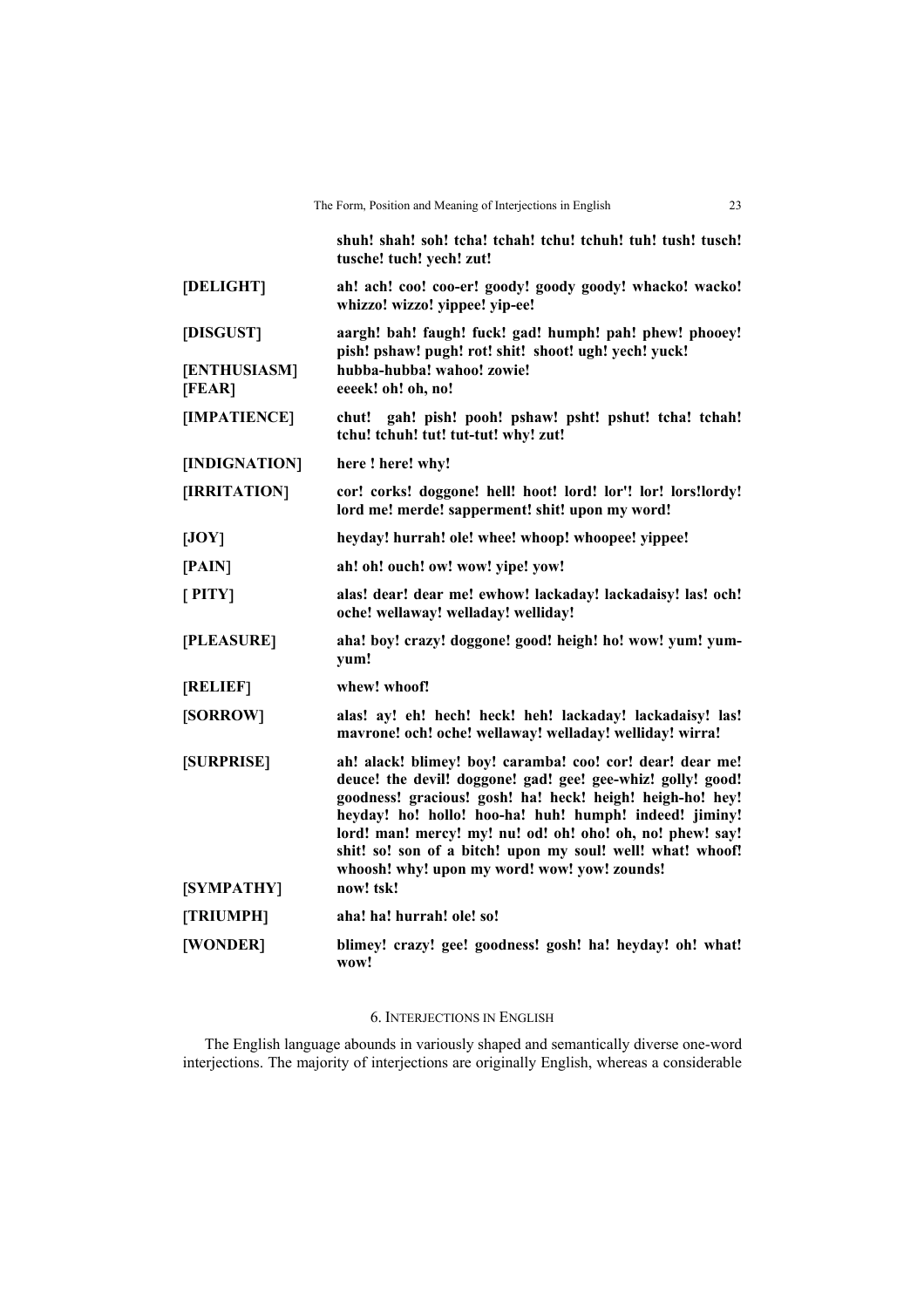number have entered the language from other languages, or are normally used in English with the same meaning as in the language of origin. The languages most borrowed from are French, Spanish, German, Arabic and Hebrew, and it was largely American English that served as the springboard for most of those. Around ten percent of approximately 550 interjections existing and used in English today are from other languages, not counting the specific ones used by English language speakers in Ireland and Scotland. These generally belong to the domain of social conventions and elements of language typical of certain cultural areas.

The interjections of English can be grouped into several sets based on their pragmatic value. The largest group would incorporate more situation-oriented interjections with restricted pragmatic purpose. They are uttered on specific, non-frequent occasions such as during definite social activities, playing certain games or performing rituals and we can say that they border on the so-called language formulae. Thus, these can be recognized as interjections with limited pragmatic range and a considerable number of them are borrowed from other languages. They are:

**adios!** - [US] goodbye, farewell. **ahoy!** - a call used in hailing. **alleluia!** - [Hebrew] meaning "praise the lord". **aloha!** - [US] greeting or farewell. **amen!** - *may it be so! so it is!*: used after a prayer. **avast!** - {nautical} stop, cease, halt. **banco!** - [Italian] a player's proposal to the banker to stake his capital on a single coup in games of hazard. **banzai!** - [Japanese] a greeting, battle cry or cheer. **bis!** - [French] *again! once more!* **bonsoir!** - [French] good evening. **bravissimo!** - [Italian] *very well done! splendid!* **bravo! brava!**  *well done! very good! excellent!* **break a leg!** - *good luck!* said as to a performer, in theatre. **bung-ho! bung-o!** - an exclamation used at parting or as a drinking toast. **bye-bye!** *good bye!* **check!** - a call meaning that the opponent's king is in check. **checkmate!** - a call to indicate a checkmate. **cheerie-bye! cheery-bye!** - {colloquial} a variant of *cheerio!* and *good-bye!* **cheerio!** - [GB]{colloquial} *good bye!* good health, in toast. **cheers!** - good health : used as a toast. **ciao!** - [Italian] an informal greeting or farewell. **coop! cop! cup!** - a call for domestic animals. **encore!** - *again! once more! bis!* **eureka! heureka!** - [Greek] an exulting exclamation at having made a discovery. **farewell!** - an expression of good wishes at the parting, *goodbye! adieu!* **fore!** - a shout of warning in golf that one is about to hit the ball. **gevalt!** - *help!*, a cry of alarm; also gevald! **good bye!** – *farewell!*, a term used at parting; also good-bye! **gracias!** - [Spanish] *thank you!*  **hallelujah! halleluiah!** - *praise the lord!* **hallo! halloo! halloa! hallow! hullo! -** a shout or call to attract a person's attention, a common greeting. **heave ho!** - used by sailors when heaving in the anchor. **heave away!** - used by sailors when lifting, pulling the ropes. **hi!** - [US] an informal greeting. **hello!** - greeting or response as in phoning, to attract attention. **hosanna!** - praise to god. **how!** - [American Indian] greeting, used humourously. **howdy!** - [US] {colloquial} greeting. **inshallah!** - [Arabic] *god wiling!*; *please god!* **l'chaim! l'chayim!** - [Hebrew] *to life!*, a drinking toast. **mate!** - *checkmate!*  **night-night! nighty-night!** - {colloquial} *good night!* **over!** - turn the page, etc.; over, as used in radio communication. **prost! prosit!** - [German] to your health; a toast. **pung!** - [Chinese] the call made by a player in the tile game of mah-jongg, three identical tiles collected. **salud!** - [Spanish] to your health; a toast. **salut!** - [French] to your health; a toast. **santé! santy!** - [French] used as a salutation before drinking. **sayonara!** - [Japanese] *farewell!* **servus!** - [German] {colloquial} a greeting or farewell in Austria and Germany. **skoal! skol!** - [Danish and Norwegian] *to your health!*, a toast. **slainte! slainté!** - [Gaelic] *to your health !*, a toast. **tally ho! -** a cry uttered by huntsmen on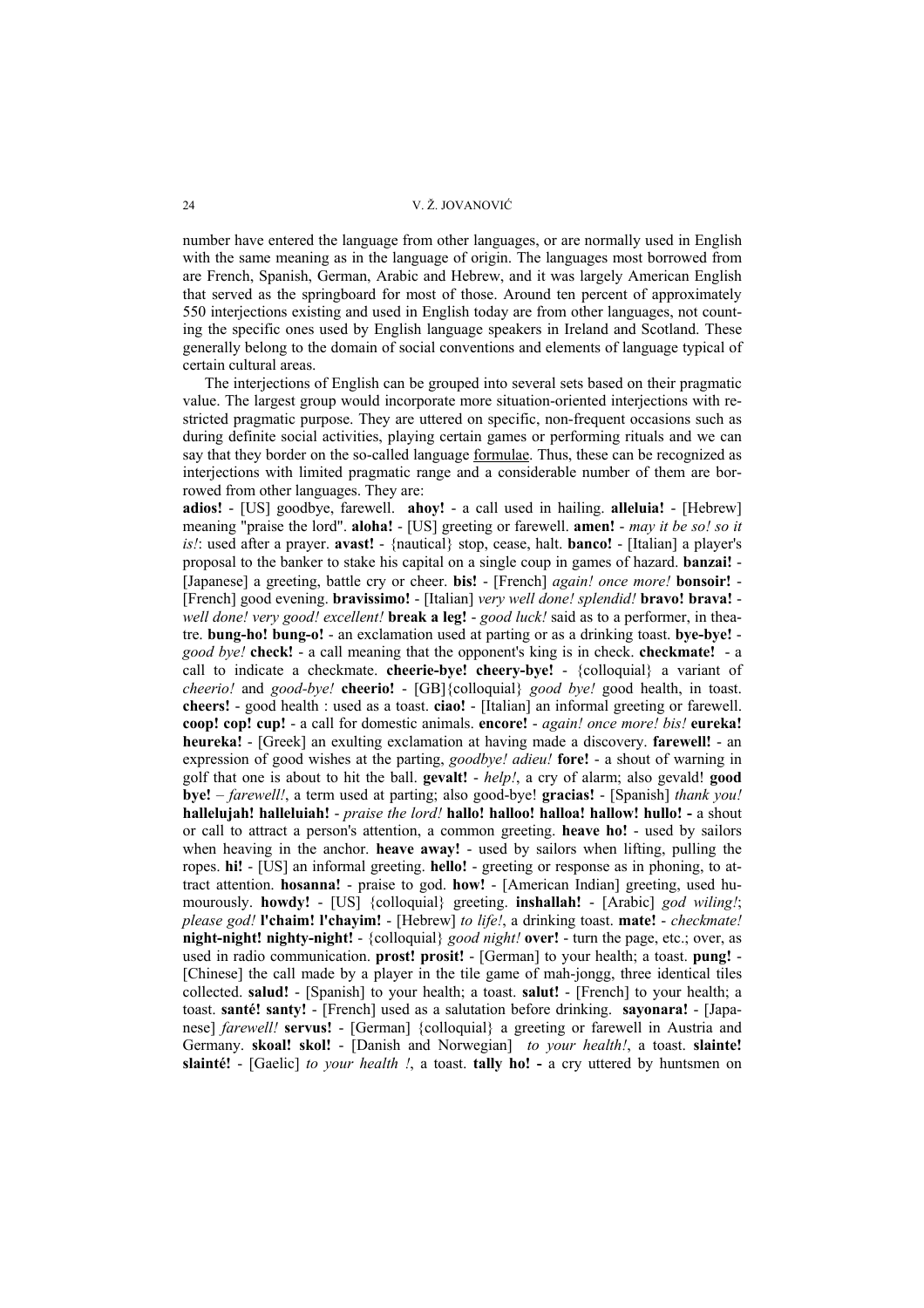catching sight of the fox. **ta-ta! tata! ta ta! tara! -** a child's expression for *good bye!*; now in general colloquial use. **tatty-bye!** - {colloquial} a form of farewell. **timber!** - a warning shout of a lumberman. **time!** - signaling that a period of play is ended. **toodleoo! -** {colloquial} *goodbye!* **tooraloo!** - {colloquial} *goodbye!* **touché!** - [French] in fencing, and to acknowledge a successful point. **tow!** - a cry used in calling a hawk, and in urging on greyhounds. **vale!** - *farewell! goodbye!* **viva!** - [Spanish] *long live!* **vive!** - [French] *long live!* **welcome!** - *you are welcome!*, a cordial greeting. **whoo-whoop! whowhoop!** - the shout of huntsmen at the death of the game. **yoho! yo-heave-ho!** - in nautical use a chant used by sailours when pulling.

There exists a considerable set of words in English which are largely based on echoism and onomatopoeia, so that they either present an orthographic representation of sound, suggest the virtual sound or imitate it as closely as possible. The freedom in producing new interjections of this sort is limited by the ability of the phonemic system of the language to mimic the natural sounds. Among the interjections of this sort we can find:

*atishoo! atichoo!* - a representation of the characteristic noises accompanying a sneeze. *bam!* - suggesting the sound of a sudden, hard impact. *bang!* - a sound in imitation of a shot or explosion. *bif! biff!* - [US] uttered when something strikes an object, or a sound imitative of such a blow. *bing!* - {colloquial}expressive of a sudden banging noise. *boing!* - imitative of the noise made when a compressed spring is suddenly released. *boo! booh!* - imitating the lowing of oxen. *boohoo!* - imitative of the sound of noisy weeping or laughter; also an expression of contempt. *bow-wow!* - an imitation of the barking of a dog. *buff!* - imitating a dog's bark; also an instinctive exclamation of contempt. *caw!* - a representation of the cry of a rook or crow. *crack!* - suggestive of a cracking action or cracking sound. *goo-goo!* - an imitative representation of baby talk. *hem!* - the sound made in clearing the throat. *hewgh!* - an imitation of the sound of whistling; *whew! kerplunk!* - [US] {vulgar} used to imitate the sound of the fall of some heavy body, etc. *mew! miaow!* - representative of the cry of a cat. *phut!* - imitation of a dull, abrupt sound, as that of a gun. *piff!* - imitation of the sound produced by a bullet going swiftly through the air, *phit! phut! plash! plosh!* - suggestive of the noise made when something strikes the surface of water, or plunges into it. *pluff!* - [Scotland] indicates strong puff or explosion (as in the firing of gunpowder), or of dust. *plump!* - imitation of the sound made by a heavy object or body falling into water. *plunk!* - suggests the sound of a heavy blow, or a plunge; also, the sound made by the drawing of a cork, etc. *pop!* - imitative of the short abrupt sound of a low-intensity explosion. *pow!* - suggesting the sound of a shot, explosion, punch, etc. *prut! prute!* **-** the sound produced by a rifle shot. *rap-tap!* an imitation of the sound produced by rapping on a door. *scape!* - a conventional imitation of the cry of the snipe when flushed. *slurp!* - imitative of the noise of slurping. *socko!* - [US] {slang} imitative of the sound of a violent blow. *splat!* - a splattering or wet, slapping sound. *swack!* - imitative of the sound of an elegant but heavy blow. *swash! swosh!* - imitative of the sound of splashing into water, or of a resounding blow. *sweetch!* - imitative of the sound of a whip. *swish!* **-** imitative of a hissing sound like the one produced by a switch or any slender object moving swiftly through the air. *tantara!* - imitative of the sound of a trumpet, or sometimes of a drum. *tantivy!* - imitative of the sound of galloping or scudding feet. *tee-hee!* - the sound of titter or snicker. *thunk!* - the sound of an impact. *tink!* - a representation of the sound made by striking resonant metal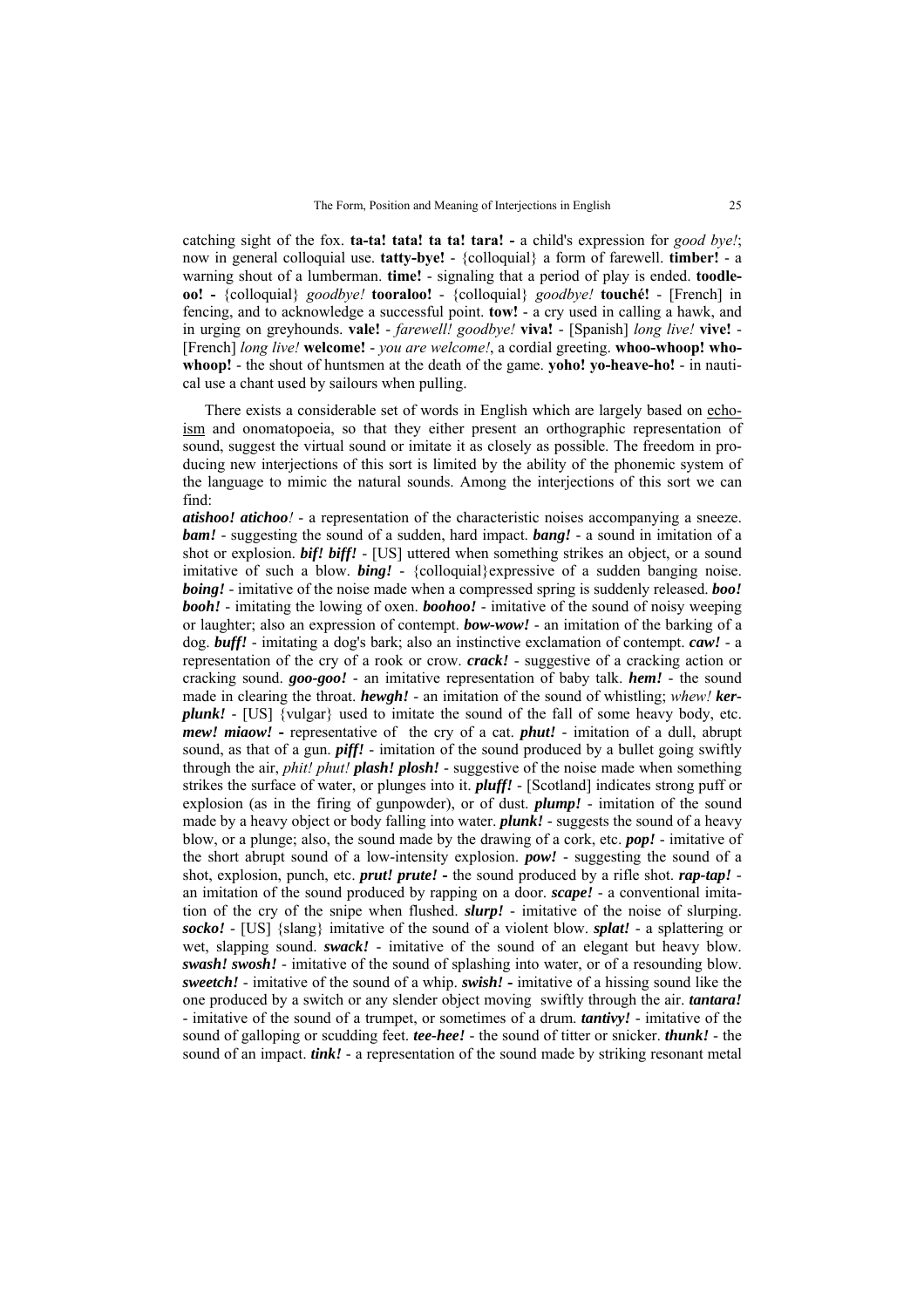with something hard and light: *chink! clink! tra-ra!* - imitation of the sound of a horn, or some similar sound. *tu-whit! tu-whoo!* - imitation of the call of an owl. *twee! twee-wewe!* - imitation of the sound of a horn, and some birds. *tweet!* - imitation of the sounding of a small bird, often repeated. *twit! twyt!* - imitation of the shrill chirp of a small bird. *voom! vroom!* - [US] indicating the sound of an explosion; roar of an engine. *week! weeck! weke!* - imitative of the squeak of a pig or mouse. *wham!* - a sound in imitation of a heavy blow, explosion, etc. *whammo!* - a sudden violent blow or surprising event, etc. *whew!* - a sound similar to a whistle, indicating relief, astonishment, disgust, dismay, etc. *whing!* - a word imitative of a high-pitched ringing sound. *whit!* - a word expressing a shrill sound, as of a bird's chirp, a bullet hitting a hard surface, etc. *whiz! whizz!* - indicating a swift movement producing such a sound. *whoompf! whoomph!* - a sudden, violent rushing sound, as when something inflammable bursts into flame. *whoosh!* - surprise, fatigue, etc; also evocative of or accompanying a sudden explosive sound or movement. *whump! wump!* - a dull thudding sound, as of a body landing heavily. *woof! wouf! wowff!* - imitation of a gruff abrupt bark of a dog, often repeated. *yoop! youp!* - a word imitative of the sound made by convulsive sobbing. *zonk!* - suggesting the sound of a sudden impact. *zoom! zoon!* - suggesting the sound made by something travelling at speed.

The next largest section would be that of interjections used as oaths or rather mild oaths and euphemistic expressions. Many of them are used to suggest vexation, surprise or disappointment on the part of the speaker. Most of such oaths of English are listed below with adequate stylistic notes:

**agad! adad!** - {archaic} a softened or euphemistic oath. **bejesus! bejasus!** - [Ireland] an alteration of the oath *by jesus!* **benedicite! bendicite! benste!** - as expressing a wish: *bless you!* **blast!** - *damn!* **blimey!** - [GB] surprise, wonder. **byr'lady! byrladye! birladie! barlady!** *- by our lady!*, used as an oath, form of adjuration or an interjection. **caramba!** - [US, SW] surprise, dismay, etc. **cracky! crackee!** - [US] used for emphasis: chiefly in the rustic *by cracky!*, a variant of *crikey!* **crikey!** - [GB]{slang} *god!* **cripes! by cripes!** - {vulgar} perversion of *christ!* **crivens! crivvens!** - {vulgar} {slang} corruption of *christ!*, expressive of astonishment or horror. **damn!** - anger, annoyance, disappointment. **damnation!** - anger, annoyance, etc. **darn! durn!** - {colloquial} *damn!* **deuce!** bad luck, the devil, etc.: annoyance, surprise, frustration. **the devil!** - {colloquial} anger, surprise, negation. **diable!** - [French] *devil!* **the dickens!** - {colloquial} devil, deuce. **doggone!** - *damn! darn!* suggests anger, irritation, pleasure, surprise. **drat! drot!** - {vulgar} expressive of annoyance or angry vexation, *darn*! **egad! ecod! edad! edod!** - {archaic} a softened of euphemistic oath. **fuck!** - {vulgar}{slang} anger, disappointment, disgust, etc. **gad! gadso! gar!** - a mild oath, surprise, disgust, etc. **gadzooks!** - {archaic} a mild oath. **golly! gorry!** - substituted for *god!* in oaths or exclamations, exspressive of surprise, etc. **gosh!** - surprise, wonder, etc. **haith!** - [Scotland] a quasi-oath: a deformation of *faith! i' faith!* **hatters!** - a mild oath, *zounds!* **heigh-ho!** - mild surprise, boredom, disappointment, greeting. **jeez!** - [US] {colloquial} corruption of *jesus!* **jeepers! jeepers-creepers!** [US] - corruption of *jesus!* **lawk! lawks!** - *lord!* **lord! lor'! lor! lors!lordy! lord me!** - surprise and irritation. **losh! -** [Scotland] a distortion of *lord!*, used in certain exclamations. **pardi! pardie! pardy! perdie!** - {archaic} *by god!*; verily, indeed. **sapperment!** - [German] an oath indicating irritation, surprise, etc. **sapristi!** [French] - a mild oath expressive of astonishment, exasperation, etc. **sod!** - [GB]{vulgar}{slang} *damn!* **zounds!** - {archaic} a mild oath, surprise or anger.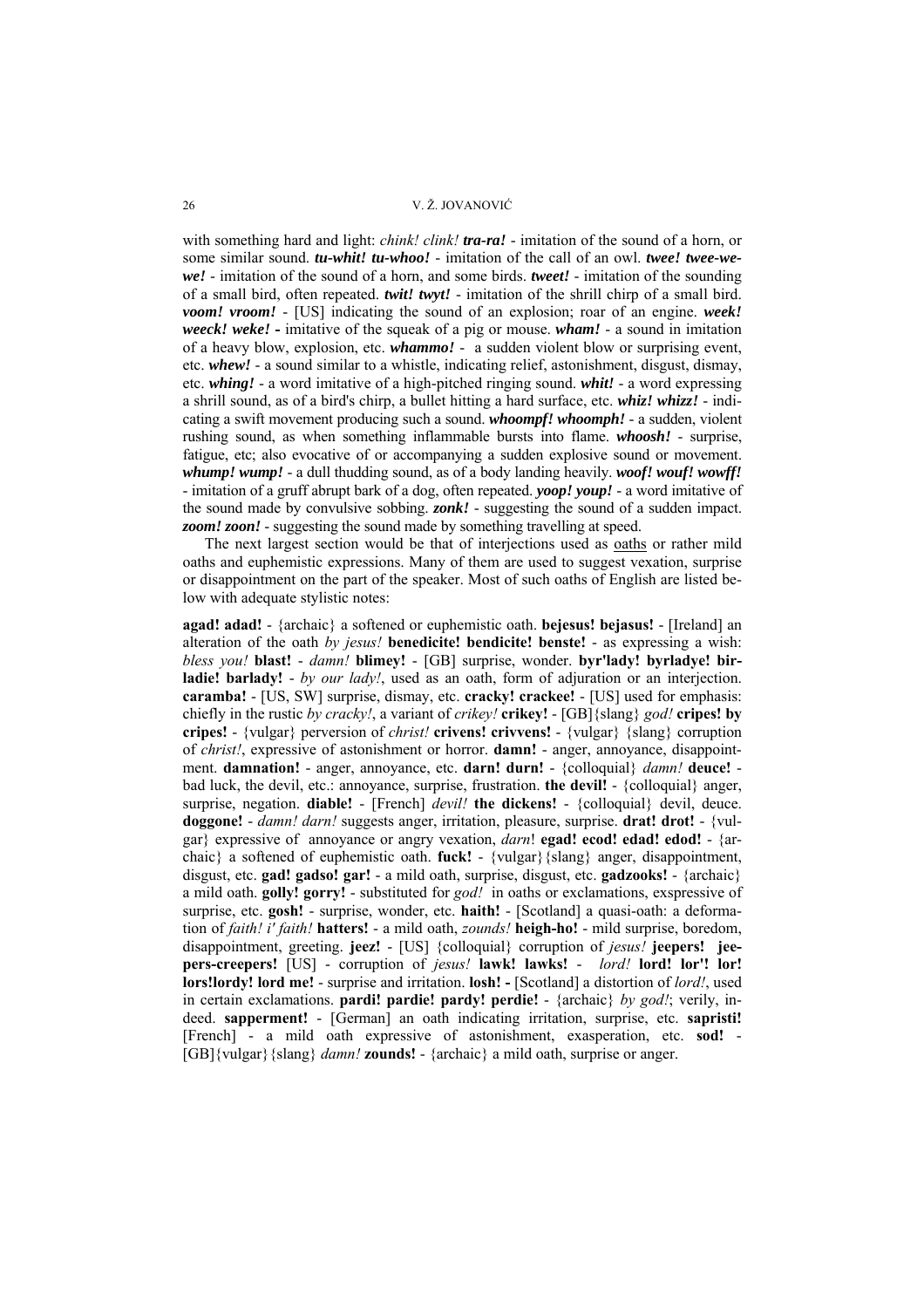Various commands, orders or calls to animals may compose a group of their own. A number of them are dialectal or region-specific in nature, particularly uttered to domestic animals or during hunting. The following make up a list of interjectory commands given with their variants in spelling and pronunciation:

**gee! gee-ho! jee! jee-hup!** - a command to a horse, *go ahead! turn right!* **giddyap!** - a direction to a horse : *start moving! go faster!* **hait! heit! haight!** - a command to horses to urge them forward or to turn them to one side or the other. **haw!** - a command to a horse, *turn to the left!* **hoick! hoicks !** - a hunter's call to the hounds. **hush!** - calling for silence. **hut**! - a call to a horse. **loo! 'loo!** - a cry to incite a dog to the chase; abbreviation of *halloo!* **loop!** - [South Africa] a word of command to an animal to move forward. **proo!** [Scotland] {dialect} - a call to a cow or horse, inviting it to stand still or come near. **proot!** - a command to a donkey to move faster. **pst!** - a command of silence. **purr! pyr! purre!** - a call to pigs and turkeys. **scat!** - {colloquial} *begone!* **sh! 'sh! sh-sh! s-ssh!** - used to command silence; *hush!* **shah!** - *hush! be quiet!*: a soothing exclamation. **shoo!** - used in driving away chickens and other animals, *go away!* **shush!** - *hush! be quiet!* **silence!** - *be silent!* **snap!** - the call in the card-game snap, two similar objects turning up. **soft!** - {archaic} *be quiet! hush! slow up! stop!* **soho! sohowe! so-ho!** - a call by hunters to encourage the dogs to chase a hare, to draw the attention of any person, announce a discovery. **st!** - used to impose silence; *hush! whist!* **staboy! ste(e)boy!** - [US] a cry to urge hounds. **to-ho!** - a call in sport to a pointer or setter to stop. **voetsak! footsack!** - [South Africa] a command to leave (addressed esp. to a dog). **way! -** a call to a horse to stop. **whish! whist! whisht!** - {dialect} *hush!* **who! whoa! whoe! whoo!** - *stop!* : a call to a horse to stand still. **yep! -** a call or command used to urge on a horse. **yoicks!** - [GB] a cry used for urging on the hounds in fox-hunting.

Among the less prominent interjections are those composing the group of calls meant as encouragement to sportsmen or others, primarily used in the USA: *attaboy! at-a-boy! ata boy! heigh! huzza! hussa! huzzah! huzzay! keno! keeno! kino! quino! sis-boombah! thataboy! that a boy! thatta boy!* Attention-seeking interjections in English are not very many, but not neglectable, either, so we have made a separate set of such interjections, including *ahem! a-hey! cooee! cooey! hallo! halloo!halloa!hallow! hullo!hark! heh! here! hey! hello! ho! holla! hollo! hoy! look! oh! o! oi! order! oyes! oyez! psst! soho! sohowe! so-ho! what ho! yoho! yoa hoa! yoe-hoe! yeo-ho! yoo-hoo!* 

# 7. CONCLUSION

The interjections of English make up a comparatively small but rather varied group of words with a particular communicative significance. Most often, these are uninterrupted lexical sequences positioned towards the beginning of the sentence/utterance. As we have seen, various interjections can be used to suggest certain emotions or attitudes, among the typical of which are *anger, disgust, fear, joy, pain, pleasure, relief, surprise, triumph, wonder*, etc. Aside from plain interjections expressive of emotions, six different types of interjections can be distinguished among such words and phrases used in English. Recognizing the place of interjections, as well as mastering the use in everyday communication makes a constituent element of every speaker's linguistic competence and performance.